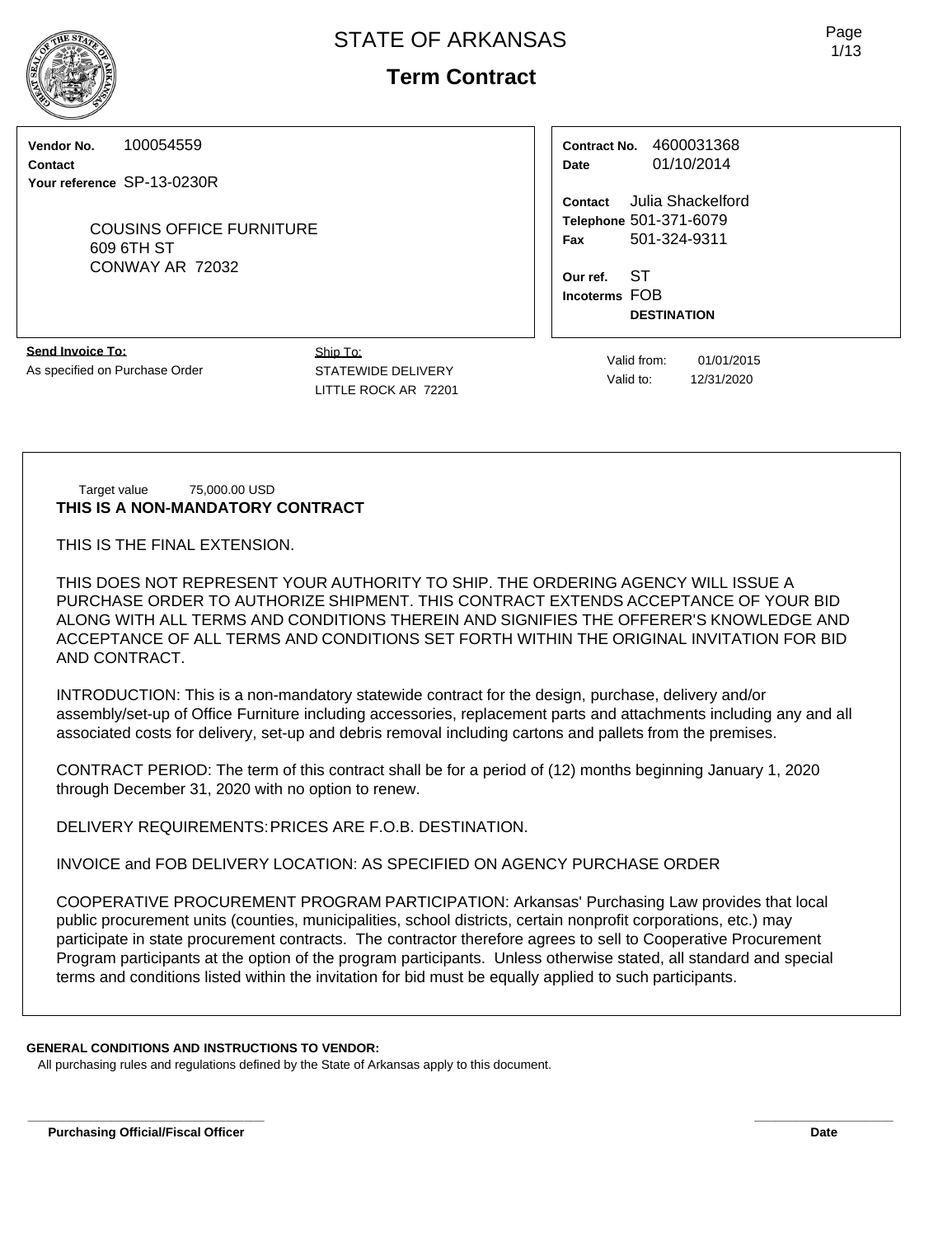**Term Contract**

**Vendor No.** 100054559 **Contact Your reference** SP-13-0230R **Contract No.** 4600031368 **Date** 01/10/2014 **Our reference** ST

| Item | <b>Material/Description</b>                         | <b>Target QtyUM</b> |          | <b>Unit Price</b> | <b>Amount</b> |
|------|-----------------------------------------------------|---------------------|----------|-------------------|---------------|
| 0001 | 10131663<br>TABLE SCHOOL CAFETERIA                  | 15,000.00           | Lump Sum | 1.00              | \$15,000.00   |
| 0002 | 10131672<br><b>CHAIR CAFETERIA</b>                  | 1,500.00            | Lump Sum | 1.00              | \$1,500.00    |
| 0003 | 10131667<br>FILING LATERAL/VERTICAL                 | 400.00              | Lump Sum | 1.00              | \$400.00      |
| 0004 | 10131676<br>ACCESSORIES FREESTANDING CASEGOODS      | 2,500.00            | Lump Sum | 1.00              | \$2,500.00    |
| 0005 | 10131677<br>DESK FREESTANDING CASEGOODS             | 400.00              | Lump Sum | 1.00              | \$400.00      |
| 0006 | 10131678<br>SHELVING FREESTANDING CASEGOODS         | 400.00              | Lump Sum | 1.00              | \$400.00      |
| 0007 | 10131679<br>TABLE FREESTANDING CASEGOODS CONF/TRAIN | 5,500.00            | Lump Sum | 1.00              | \$5,500.00    |
| 0008 | 10131669<br>SHELVING/BOOK CARTS LIBRARY             | 500.00              | Lump Sum | 1.00              | \$500.00      |
| 0009 | 10131670<br><b>CARREL STUDY LIBRARY</b>             | 500.00              | Lump Sum | 1.00              | \$500.00      |
| 0010 | 10131671<br><b>TABLE/CHAIR LIBRARY</b>              | 3,500.00            | Lump Sum | 1.00              | \$3,500.00    |
| 0011 | 10131673<br>ACCESSORIES LOUNGE/RECEPTION            | 500.00              | Lump Sum | 1.00              | \$500.00      |
| 0012 | 10131674<br>SEATING LOUNGE/RECEPTION                | 5,000.00            | Lump Sum | 1.00              | \$5,000.00    |
| 0013 | 10131675<br><b>TABLE LOUNGE/RECEPTION</b>           | 5,000.00            | Lump Sum | 1.00              | \$5,000.00    |
| 0014 | 10131629<br>DESK SCHOOL ADMIN/TEACHER               | 15,000.00           | Lump Sum | 1.00              | \$15,000.00   |

**GENERAL CONDITIONS AND INSTRUCTIONS TO VENDOR:**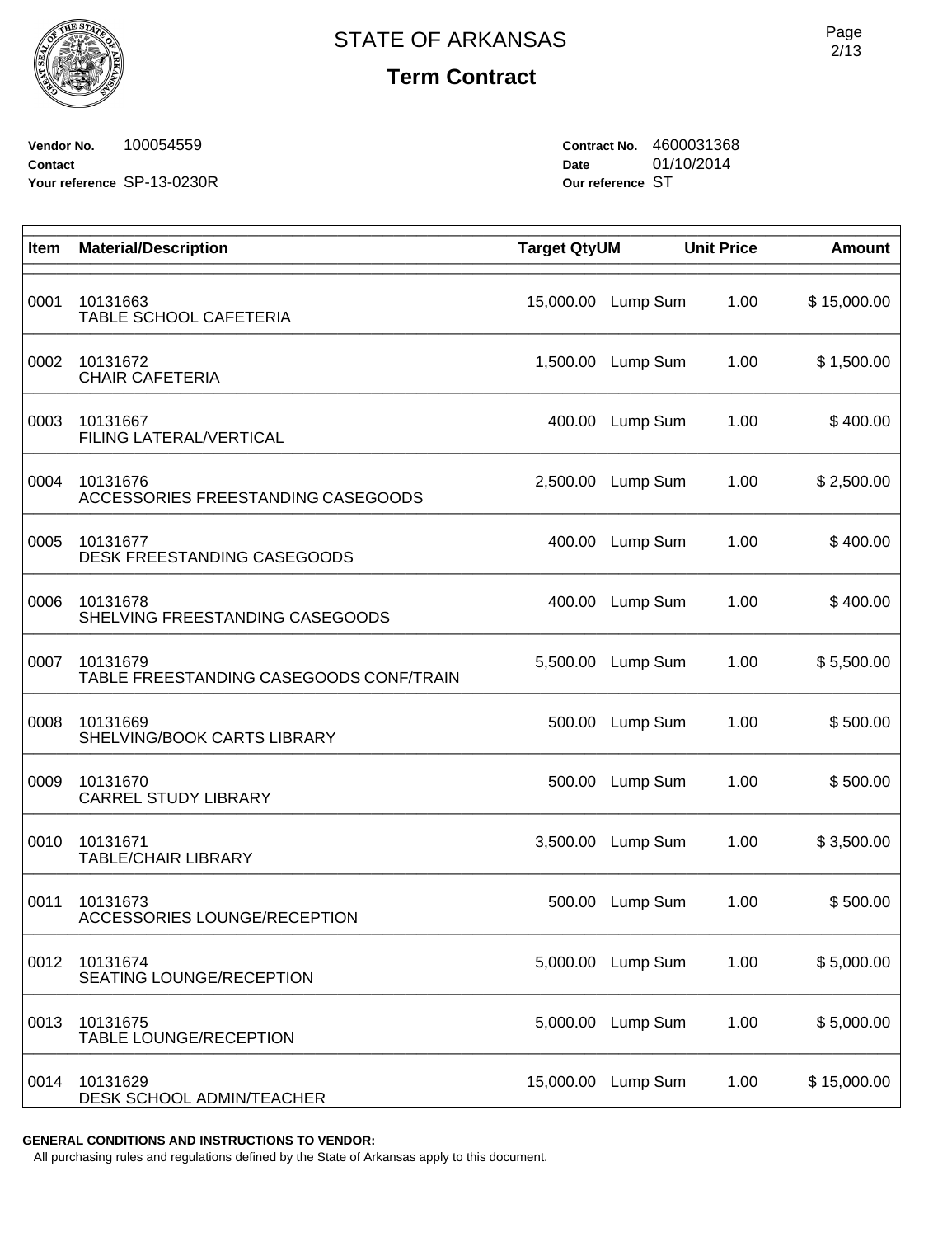**Term Contract**

**Vendor No.** 100054559 **Contact Your reference** SP-13-0230R **Contract No.** 4600031368 **Date** 01/10/2014 **Our reference** ST

| Item | <b>Material/Description</b>                    | <b>Target QtyUM</b> |                 | <b>Unit Price</b> | <b>Amount</b> |
|------|------------------------------------------------|---------------------|-----------------|-------------------|---------------|
| 0015 | 10131660<br><b>DESK SCHOOL STUDENT</b>         | 500.00              | Lump Sum        | 1.00              | \$500.00      |
| 0016 | 10131665<br><b>SEATING SCHOOL</b>              | 5,000.00            | Lump Sum        | 1.00              | \$5,000.00    |
| 0017 | 10131680<br><b>SEATING ERGO/TASK</b>           | 3,000.00            | Lump Sum        | 1.00              | \$3,000.00    |
| 0018 | 10131681<br>SEATING EXECUTIVE/MANAGEMENT       |                     | 500.00 Lump Sum | 1.00              | \$500.00      |
| 0019 | 10131682<br>SEATING FIXED/RAIL AUDITORIUM      | 500.00              | Lump Sum        | 1.00              | \$500.00      |
| 0020 | 10131683<br><b>SEATING SIDE/STACK</b>          | 500.00              | Lump Sum        | 1.00              | \$500.00      |
| 0021 | 10131685<br><b>ACCESSORIES MODULAR SYSTEMS</b> | 3,000.00            | Lump Sum        | 1.00              | \$3,000.00    |
| 0022 | 10131687<br>FRAME/TILE MODULAR SYSTEMS         | 500.00              | Lump Sum        | 1.00              | \$500.00      |
| 0023 | 10131688<br>PANEL MODULAR SYSTEMS              | 3,000.00            | Lump Sum        | 1.00              | \$3,000.00    |
| 0024 | 10131689<br>DESKING OPEN PLAN MODULAR SYSTEMS  | 500.00              | Lump Sum        | 1.00              | \$500.00      |
| 0028 | 10131624<br>DESK SPECIALTY TECHNOLOGY SUPPORT  | 2,000.00            | Lump Sum        | 1.00              | \$2,000.00    |
| 0029 | 10131621<br>SUPPORT, KEYBOARD, TECHNOLOGY      |                     | 100.00 Lump Sum | 1.00              | \$100.00      |
| 0030 | 10131622<br>LIGHTING TECHNOLOGY SUPPORT        |                     | 100.00 Lump Sum | 1.00              | \$100.00      |
| 0031 | 10131623<br>MONITOR ARM TECHNOLOGY SUPPORT     |                     | 100.00 Lump Sum | 1.00              | \$100.00      |

**GENERAL CONDITIONS AND INSTRUCTIONS TO VENDOR:**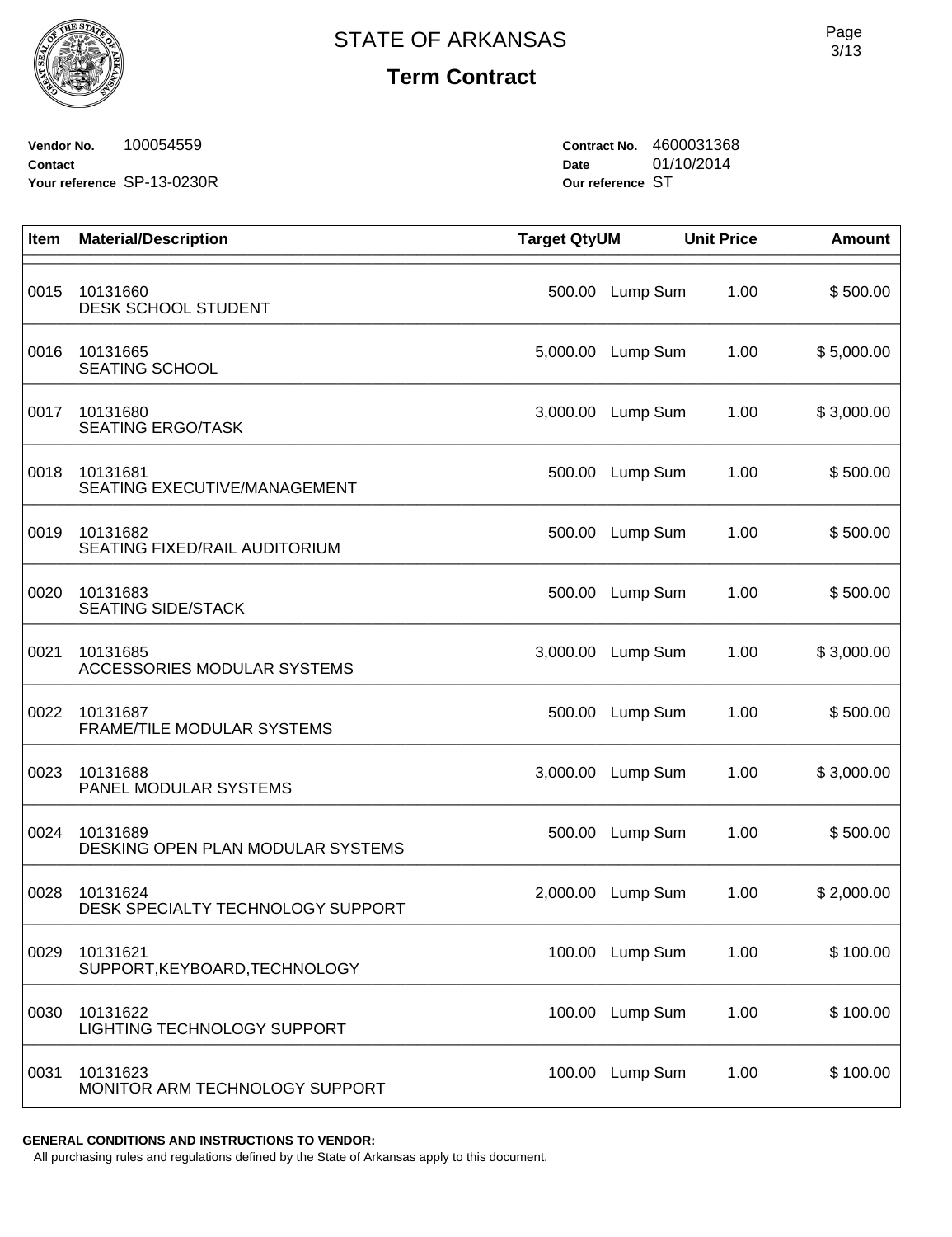**Term Contract**

Page 4/13

**Vendor No.** 100054559 **Contact Your reference** SP-13-0230R **Contract No.** 4600031368<br>Date 01/10/2014 **Date** 01/10/2014 **Our reference** ST

| Item | <b>Material/Description</b>                                                                                                                                                                                                                                                                                                                                                                                                                                                                                                                             | <b>Target QtyUM</b>        | <b>Unit Price</b> | <b>Amount</b> |
|------|---------------------------------------------------------------------------------------------------------------------------------------------------------------------------------------------------------------------------------------------------------------------------------------------------------------------------------------------------------------------------------------------------------------------------------------------------------------------------------------------------------------------------------------------------------|----------------------------|-------------------|---------------|
|      |                                                                                                                                                                                                                                                                                                                                                                                                                                                                                                                                                         | <b>Estimated Net Value</b> |                   | 75,000.00     |
|      | SECTION 1 - GENERAL INFORMATION<br>1.1 INTRODUCTION: This is a non-mandatory statewide contract for the design, purchase, delivery and/or<br>assembly/set-up of Office Furniture including accessories, replacement parts and attachments including any and all<br>associated costs for delivery, set-up and debris removal including cartons and pallets from the premises.                                                                                                                                                                            |                            |                   |               |
|      | 1.2 COOPERATIVE PURCHASING PROGRAM PARTICIPATION: Arkansas' Purchasing Law provides that local<br>public procurement units (counties, municipalities, school districts, certain nonprofit corporations, etc.) may<br>participate in state purchasing contracts. The contractor therefore agrees to sell to Cooperative Purchasing Program<br>participants at the option of the program participants. Unless otherwise stated, all standard and special terms and<br>conditions listed within the contract must be equally applied to such participants. |                            |                   |               |
|      | 1.3 TYPE OF CONTRACT: The contract will be a one (1) year term contract from the date of award. Upon mutual<br>agreement by the contractor and OSP, the contract may be renewed on a year-to-year basis, for up to (six (6))<br>additional (one year terms) or a portion thereof. In no event shall the total contract term be more than seven (7)<br>years.                                                                                                                                                                                            |                            |                   |               |
|      | 1.4 PAYMENT AND INVOICE PROVISIONS: An itemized invoice addressed to the ordering entity shall reference<br>purchase order number, contract number, quantity, description, list and net unit price. Installation/Labor and any<br>other ancillary charges will be shown as a separate line item on all quotes and invoices.                                                                                                                                                                                                                             |                            |                   |               |
|      | Payment will be made in accordance with applicable State of Arkansas accounting procedures upon acceptance by<br>the Agency. The State may not be invoiced in advance of delivery and acceptance of any commodity. Payment will<br>be made only after the contractor has successfully satisfied the state agency as to the goods purchased. Contractor<br>should invoice agency by an itemized list of charges. Purchase Order Number and/or Contract Number should be<br>referenced on each invoice.                                                   |                            |                   |               |
|      | 1.5 RECORD RETENTION: The contractor shall be required to maintain all pertinent financial and accounting<br>records and evidence pertaining to the contract in accordance with generally accepted principles of accounting and<br>other procedures specified by the State of Arkansas. Access will be granted upon request, to State or Federal<br>Government entities or any of their duly authorized representatives.                                                                                                                                |                            |                   |               |
|      | Financial and accounting records shall be made available, upon request, to the State of Arkansas' designee at any<br>time during the contract period and any extension thereof, and for five (5) years from expiration date and final<br>payment on the contract or extension thereof.                                                                                                                                                                                                                                                                  |                            |                   |               |
|      | 1.6 PRIME CONTRACTOR RESPONSIBILITY: The contractor will be required to assume prime contractor<br>responsibility for the contract and will be the sole point of contact with regard to all commodities, services and<br>support. The prime contractor may delegate facilitation of contract orders to their "Authorized/Certified Dealers" only.<br>This delegation will in no way relieve the contractor of any contractual obligations set forth in this Contract Award.                                                                             |                            |                   |               |
|      | 1.7 CONTRACT INFORMATION                                                                                                                                                                                                                                                                                                                                                                                                                                                                                                                                |                            |                   |               |
|      | GENERAL CONDITIONS AND INSTRUCTIONS TO VENDOR:                                                                                                                                                                                                                                                                                                                                                                                                                                                                                                          |                            |                   |               |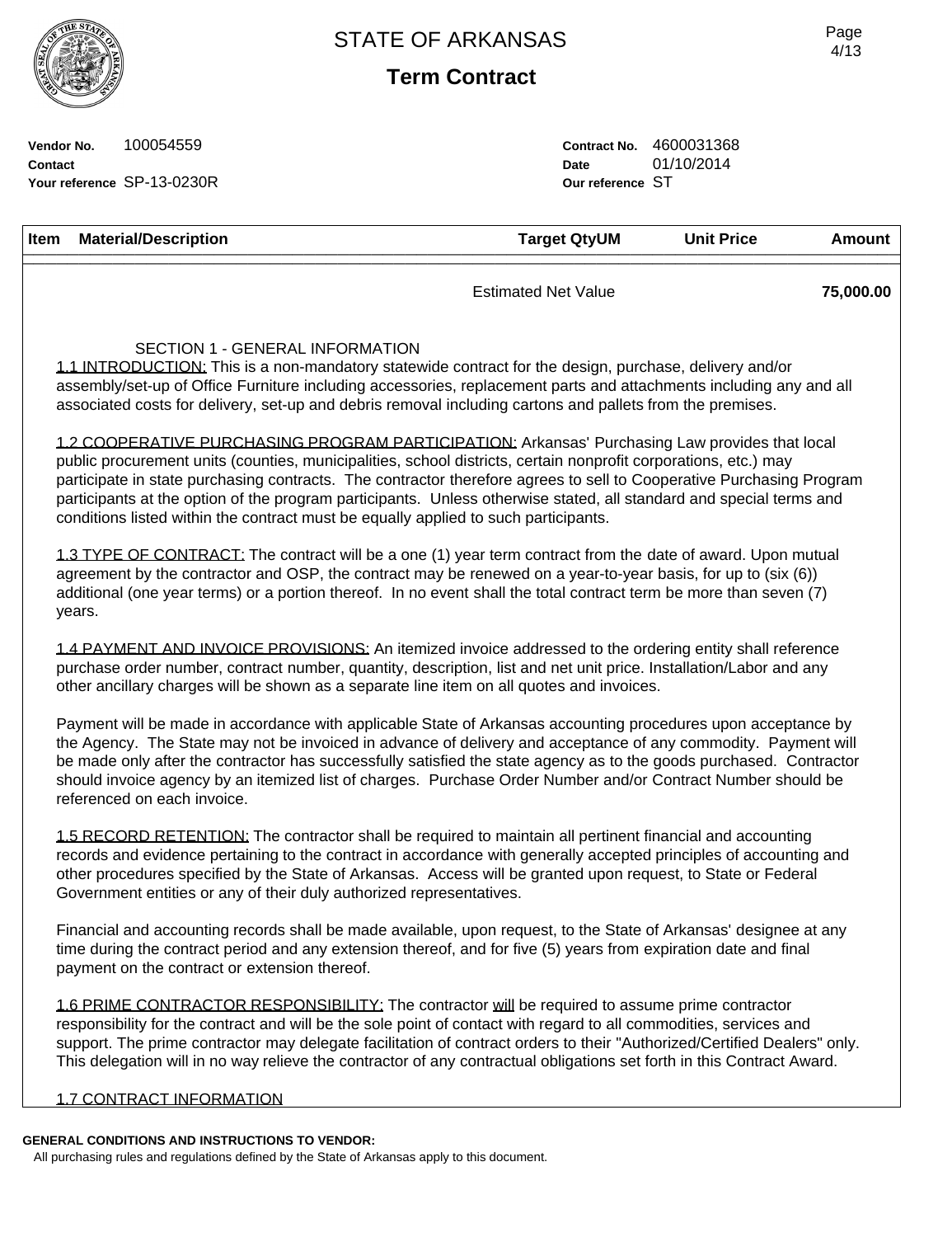**Term Contract**

**Vendor No.** 100054559 **Contact Your reference** SP-13-0230R **Contract No.** 4600031368 **Date** 01/10/2014 **Our reference** ST

1. The State of Arkansas may not contract with another party: a. Upon default, to pay all sums to become due under a contract. b. To pay damages, legal expenses or other costs and expenses of any party. c. To conduct litigation in a place other than Pulaski County, Arkansas d. To agree to any provision of a contract; which violates the laws or constitution of the State of Arkansas. 2. A party wishing to contract with the State of Arkansas should: a. Remove any language from its contract which grants to it any remedies other than: i. The right to possession. ii. The right to accrued payments. iii. The right to expenses of de-installation. iv. The right to expenses of repair to return the equipment to normal working order, normal wear and tear excluded. v. The right to recover only amounts due at the time of repossession and any unamortized nonrecurring cost as allowed by Arkansas Law. b. Include in its contract that the laws of the State of Arkansas govern the contract. c. Acknowledge that contracts become effective when awarded by the State Procurement Official.

1.8 CONDITIONS OF CONTRACT: The contractor shall at all times observe and comply with federal and State laws, local laws, ordinances, orders, and regulations existing at the time of or enacted subsequent to the execution of this contract which in any manner affect the completion of the work. The contractor shall indemnify and save harmless the agency and all its officers, representatives, agents, and employees against any claim or liability arising from or based upon the violation of any such law, ordinance, regulation, order or decree by an employee, representative, or subcontractor of the contractor.

1.9 STATEMENT OF LIABILITY: The State will demonstrate reasonable care but shall not be liable in the event of loss, destruction, or theft of contractor-owned items to be delivered or to be used in the installation of deliverables. The contractor is required to retain total liability until the deliverables have been accepted by the "authorized agency official." At no time will the State be responsible for or accept liability for any contractor-owned items.

1.10 AWARD RESPONSIBILITY: The State Procurement Official will be responsible for award and administration of any resulting contract.

1.11 DELEGATION AND/OR ASSIGNMENT: The contractor shall not assign the contract in whole or in part or any payment arising there from without the prior written consent of the State Procurement Official. The contractor may delegate facilitation of contract orders to their "Authorized/Certified Dealers" only. This delegation will in no way relieve the contractor of any contractual obligations set forth in this Contract Award.

1.12 DISCOUNT CHANGE CLAUSE: The contractor may offer larger discount percentages for products, accessories, replacement parts and attachments at any time during the contract term.

1.13 LENGTH OF PRICE GUARANTEE: Discount percentages shall be firm for the term of the contract.

### **GENERAL CONDITIONS AND INSTRUCTIONS TO VENDOR:**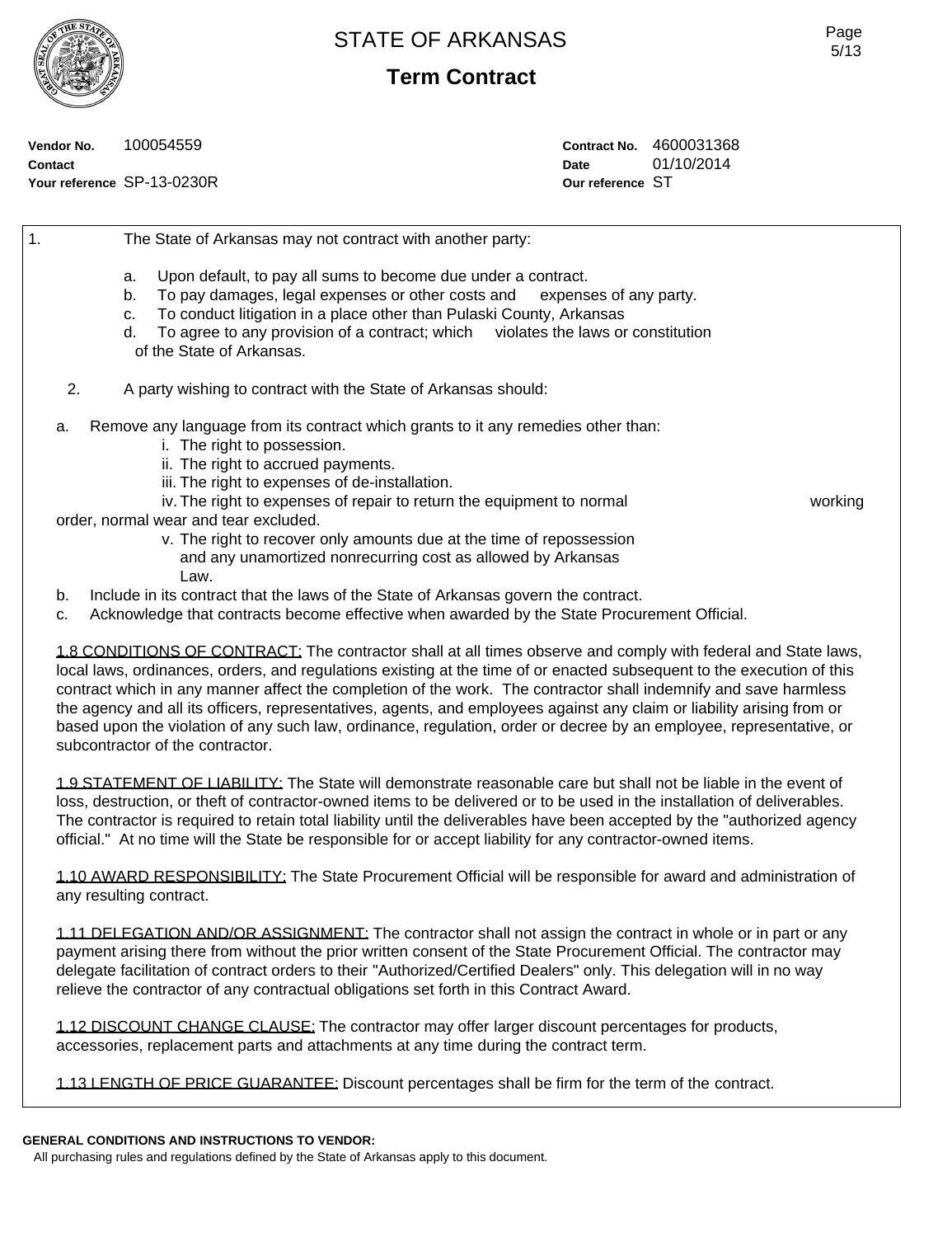**Term Contract**

**Vendor No.** 100054559 **Contact Your reference** SP-13-0230R **Contract No.** 4600031368 **Date** 01/10/2014 **Our reference** ST

1.14 DELIVERY: FOB DESTINATION, INSIDE DELIVERY, FREIGHT PAID: Whenever possible, contractors should give the ordering entities 3 working days prior notice of any deliveries and/or installations. Furniture contractors will not be responsible for the removal/moving of existing furnishings unless requested by the ordering entity. Contractors should verify site readiness prior to delivery. All deliveries will be made during normal working hours unless otherwise arranged with the ordering entity. Contractor will communicate any scheduling delays and/or changes immediately. Agencies will not be responsible for any freight damage, concealed or otherwise.

1.15 SPECIAL DELIVERY INSTRUCTIONS: All shipments will be FOB destination (as specified on Ordering Entity Purchase Order).

## **Delivery/Installation Instructions:**

Due to the varying locations and circumstances involved in deliveries and installations, all deliveries and installations will be quoted on a project by project basis.

All installation, labor, and or delivery charges must be shown as a separate line item on quotes and invoices.

One of the following delivery methods must be specified on every Agency Purchase Order:

(1) Drop Shipped: Off loaded by carrier to an Agency loading dock or designated area. There will be no charge to the ordering Agency for this delivery method.

(2) Inside Delivery: Off loaded, un-boxed/wrapped and placed in pre-determined locations within the building. Contractor will be responsible for the removal of any trash, packaging materials, and cartons associated with the delivery.

(3) Delivered and Installed: Off loaded, and installed. Installation shall include but not limited to; any and all labor, material, and tools necessary to install furniture in accordance with approved plans and specifications and/or the direction of authorized agency personnel. The installation company will be responsible for the removal of any trash, packing material, and cartons associated with their installation.

The contractor/installation company will repair/replace (to the satisfaction of the ordering entity) any damage to the building or its contents that they (the contractor) caused in the course of their work. This includes but is not limited to: walls, floors, floor coverings, ceilings, elevators, doors, doorways, and any existing fixtures and furniture. The agency may withhold payment until repairs are satisfactorily completed.

1.16 ACCEPTANCE STANDARDS: Inspection and acceptance/rejection of products shall be made within thirty (30) days of receipt or upon completion of installation should that installation period extend beyond thirty (30) days. Ordering entity shall have the option to return any products within the thirty (30) days.

Return Requirements: Ordering entity shall coordinate returns with the Contractor. Upon notification by the ordering entity of a duplicate shipment, over-shipment or shipment in poor condition, the products must be promptly removed at the contractor and/or dealer's expense. Ordering entities reserve the right to return products for defects in material and/or workmanship. In the event of product return, the ordering entity reserves the right to accept either a full refund for the returned product or a replacement of the product.

Performance Requirements: The ordering entity reserves the right to inspect and verify that all deliveries are in accordance with specifications, both at the point of delivery and at the point of use. For orders that specify an

### **GENERAL CONDITIONS AND INSTRUCTIONS TO VENDOR:**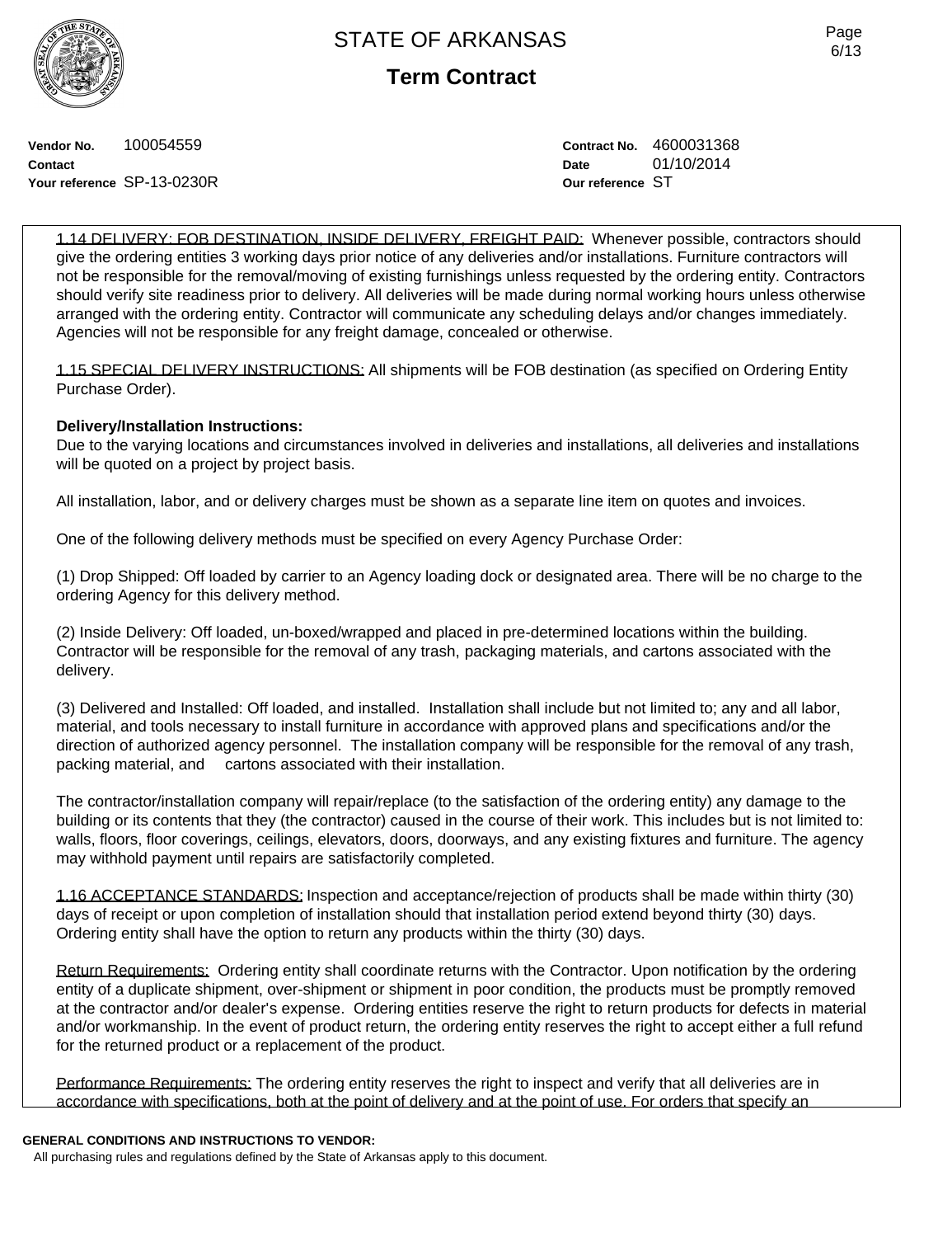**Term Contract**

**Vendor No.** 100054559 **Contact Your reference** SP-13-0230R **Contract No.** 4600031368 **Date** 01/10/2014 **Our reference** ST

"authorized party" to receive and inspect deliveries and/or installations, acceptance and inspection procedures must be performed by the "authorized party" to be considered and accepted by the ordering entity. Products inspected at the time of use are subject to refusal and return requirements for issues of quality such as defects in manufacturing and/or workmanship. Products will not be considered accepted by the ordering entity until the installation is complete for the applicable products.

**1.17 CANCELLATION:** In the event the State no longer needs the service or commodity specified in the contract or purchase order due to program changes, changes in laws, rules, or regulations, relocation of offices, or lack of appropriated funding, the State may cancel the contract or purchase order by giving the contractor written notice of such cancellation thirty (30) days prior to the date of cancellation.

## **SECTION 2 - SPECIFIC REQUIREMENTS**

2.1 QUALITY: The items must be in conformance with normal industry standards as specified within this Contract Award.

**2.2 GUIDELINES:** The Office of State Procurement adheres to all guidelines set forth by the State and Federal Government concerning The Americans with Disabilities Act (ADA) as well as all mandated fire codes.

2.3 ORDERING PROCEDURE: Orders placed against this contract may be in the form of an agency issued purchase order on an as-required basis. Or an agency may also use the Arkansas State Purchasing Card (P-Card) to purchase furniture.

2.4 QUANTITY BASIS OF CONTRACT - NO GUARANTEED QUANTITIES: The contract established has no guarantee of any specific quantity and the State is obligated only to buy that quantity which is needed by its agencies.

2.5 MINIMUM ORDER QUANTITY: The State makes no commitment to purchase any minimum or maximum quantity, or dollar volume of products from the selected suppliers. Utilization of this agreement will be on an as needed basis by State Agencies and/or Cooperative Participants, Cities, Counties, Schools K-12, Colleges and Universities. The State will award to multiple suppliers; however, the State reserves the right to purchase like and similar products from other suppliers as necessary to meet operational requirements.

Note: Issuance of an award does not guarantee an order.

2.6 reporting requirements: The product manufacturer agrees to provide a yearly sales report to the Office of State Procurement. This report is due on the 15th of July following the year's activity. The report **must** include the total sales of all furniture orders against the contract. The report should include the following: reporting time period, manufacturer/dealer name, furniture category, quantity and dollar value of each item sold, and the name of the purchasing entity.

Note: OSP reserves the right to request a sales report on an as-needed basis.

Email report to: osp-furniture@dfa.arkansas.gov

2.7 FURNITURE CLASSIFICATIONS: Furniture classifications include but not limited to: Cafeteria, Dormitory,

## **GENERAL CONDITIONS AND INSTRUCTIONS TO VENDOR:**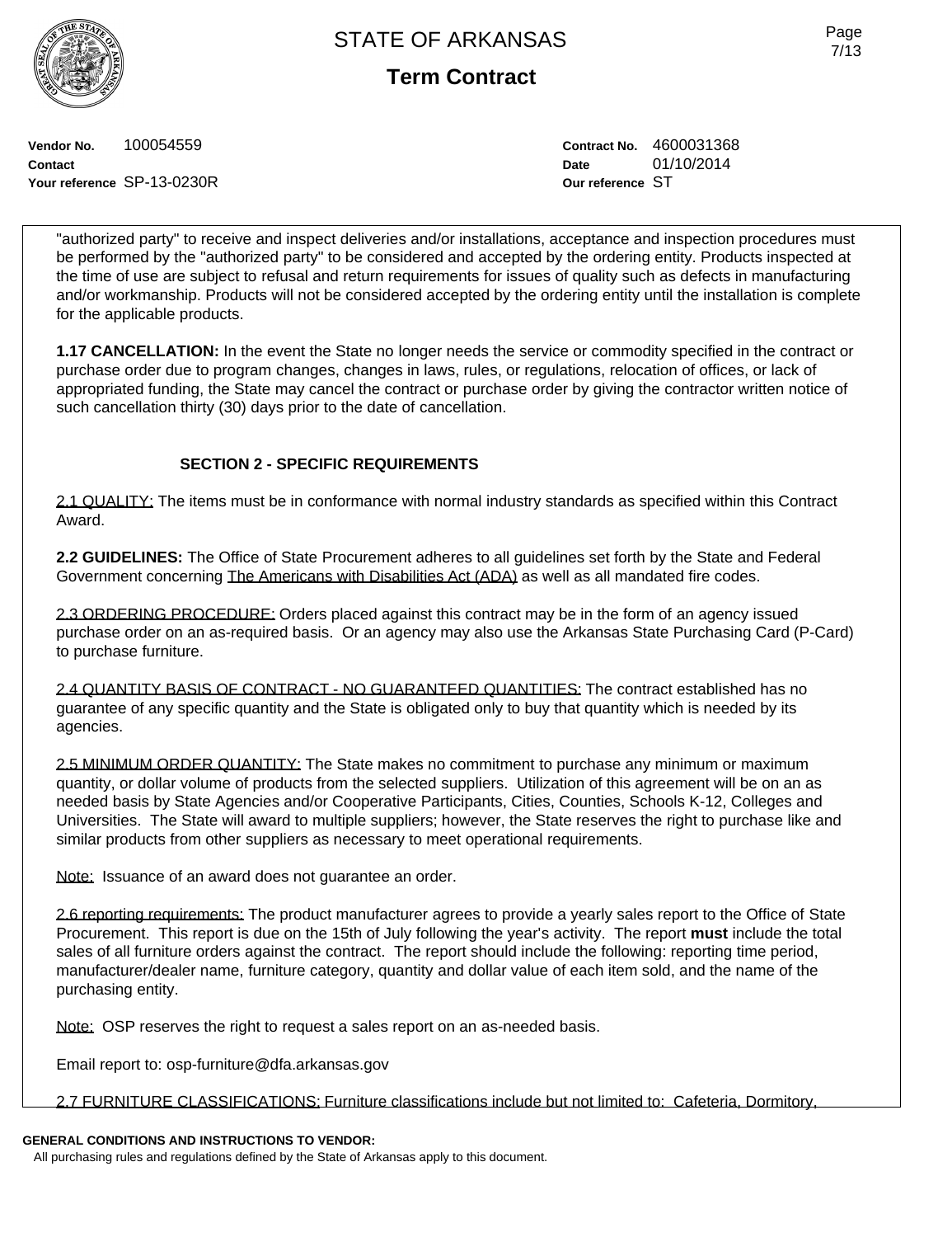**Term Contract**

**Vendor No.** 100054559 **Contact Your reference** SP-13-0230R **Contract No.** 4600031368 **Date** 01/10/2014 **Our reference** ST

Library Shelving and Library Related, Lounge, Systems (Modular), School (Classroom), Freestanding, Seating, Filing Systems and Equipment, and Technology Support.

### 2.8 GENERAL DEFINITION OF PRODUCTS: **Item 1: Cafeteria Furniture**

· Mobile tables on rollers with or without benches or stools.

· Round and rectangular cafeteria tables without benches or stools.

## **Item 2: Dormitory Furniture**

· Metal, wood, or wood clad metal wardrobes, beds and mattresses, night stands, chest of drawers, and single pedestal dormitory student desks with keyboard or center drawers.

## **Item 3: Library Shelving and Library Related Furniture**

· Cantilever, reversed cantilever, four post library shelving (all of which include mobile shelving), and end panels for covering end of panels.

· Library Related Furniture, which includes but not limited to: book trucks, circulation desks, library tables, card catalogs, study carrels, storage cabinets, periodical racks, dictionary stands, and display cases.

## **Item 4: Lounge Furniture**

· Upholstered wood, metal, or rotationally molded lounge seating which includes but not limited to: (lounge chairs, recliners, love seats, sofas, and assemblies and replacements only).

· Complimentary tables, benches, and ottomans for lounge seating. Manufacturers must have lounge seating to match tables, benches and ottomans.

· Upholstered wood or metal multiple seating, ganging seating, and tandem seating.

## **Item 5: Systems Furniture (Modular)**

· A complete and comprehensive catalog of all systems furniture, including modular work stations, lines and accessories.

· Metal, wood or laminate modular furniture, these can include complimentary components such as keyboard drawers, task lights, tack boards, etc. and storage units.

## **Item 6: School Furniture (Classroom)**

- · Student desk, chair desks, tablet arm chairs and stools.
- · Single unit pedestal teacher's desks

### **GENERAL CONDITIONS AND INSTRUCTIONS TO VENDOR:**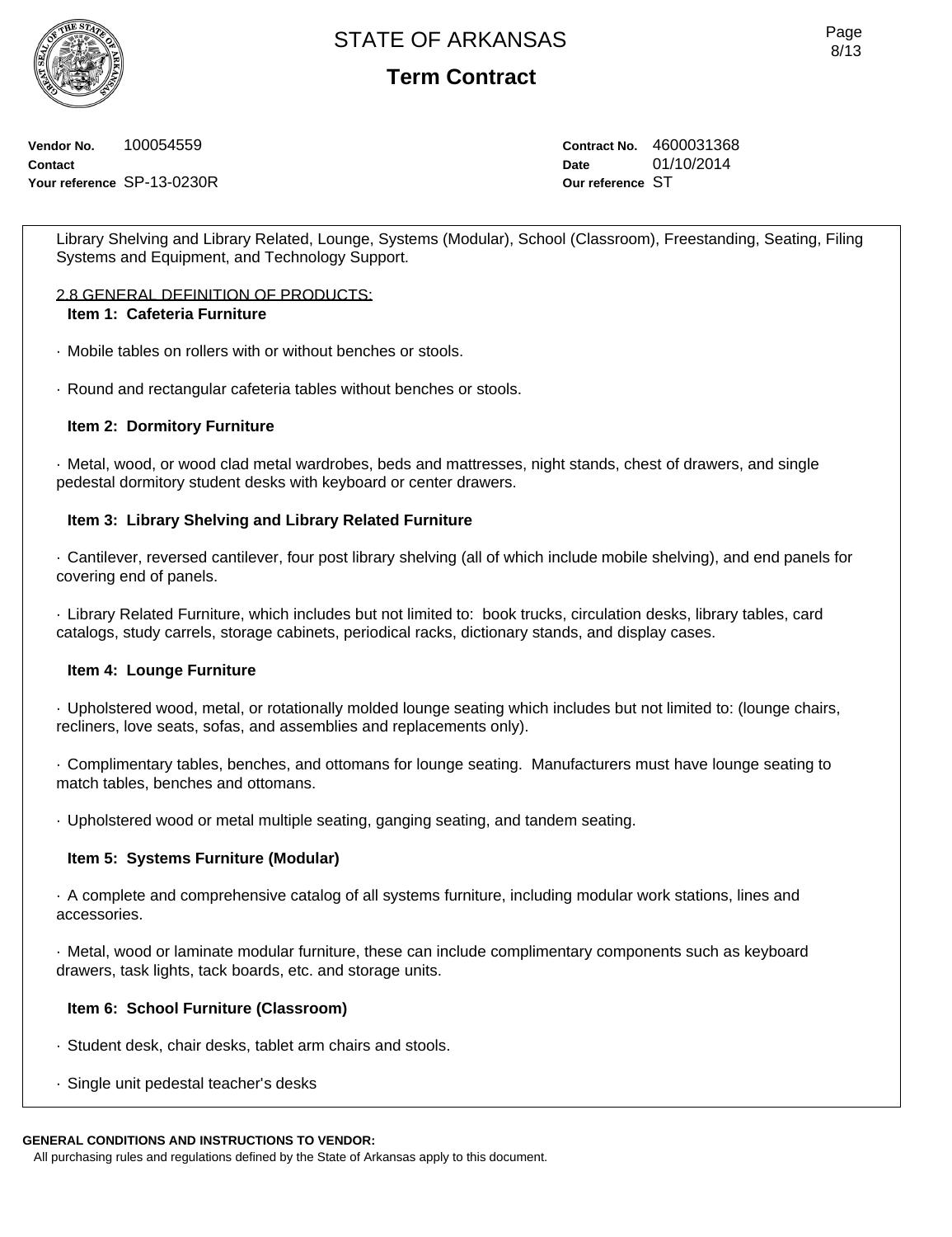**Term Contract**

**Vendor No.** 100054559 **Contact Your reference** SP-13-0230R **Contract No.** 4600031368 **Date** 01/10/2014 **Our reference** ST

· Study carrels and storage cabinets

· Stacking chairs, student chairs and folding chairs

· Classroom activity, computer, folding, training tables and accessories, such as, ganging devices, electrical/data components and storage dollies.

## **Item 7: Freestanding/Casegoods Furniture**

- · A complete and comprehensive catalog of all case goods, furniture, (including folding and mobile) desks and tables.
- · Conference room tables, lecterns, media cabinets, storage cabinets and presentation boards

## **Item 8: Seating**

· A complete and comprehensive catalog of chairs, auditorium and general seating.

· Wood, metal or ergonomic seating which may include but limited to: executive, managerial, task, operational, stools, side, occasional, stacking, conference, and theater type seating.

· Products must meet or exceed ANSI/BIFMA requirements.

## **Item 9: Filing Systems and Equipment**

· A complete and comprehensive catalog of filing systems including vertical and lateral files, bookcases, mobile cabinets and freestanding file cabinets.

## **Item 10: Technology Support Furniture**

· A complete and comprehensive catalog of technology support furniture to support technology based learning environments.

**ANY PERMANENT FURNITURE INSTALLATION** for State Agencies as well as requested space alterations, attached fixtures, furnishings and erected additions must have Arkansas Building Authority (ABA) approval if:

- **(a)** The building is owned by ABA and/or
- **(b)** The product and installation exceeds the sum of \$20,000.00.

(Excluding ABA exempt agencies)

Note: the Americans with Disabilities ACT and the Arkansas *Fire Codes* must be adhered to as set forth by local and federal guidelines by the ordering entity and the contractor.

Codes, Permits, Licenses for Permanent Installation:

The contractor must comply with all State mandatory licensing requirements prior to installation. Questions on licensing requirements should be directed to the State Licensing Board. Contractor must furnish and install all furniture and materials in compliance with all applicable codes, whether local, state, or federal; and that all permits or licenses required for installation will be obtained without cost to the State.

### **GENERAL CONDITIONS AND INSTRUCTIONS TO VENDOR:**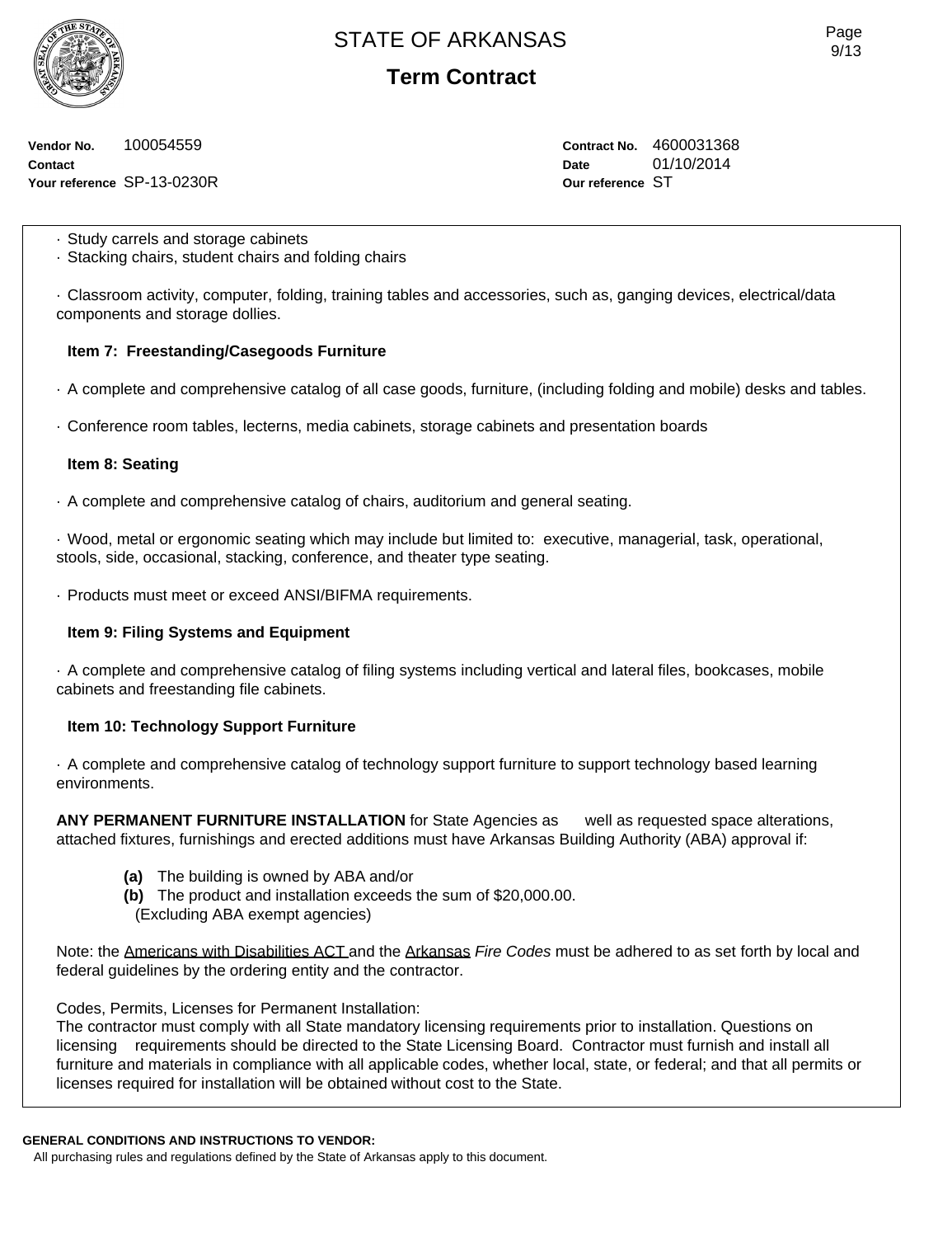**Term Contract**

Page 10/13

**Vendor No.** 100054559 **Contact Your reference** SP-13-0230R **Contract No.** 4600031368 **Date** 01/10/2014 **Our reference** ST

**2.9 PRODUCT MANUFACTURER'S SUPPLIERS:** Only those dealers/distributors listed by the manufacturer will be considered authorized to act on behalf of the Product Manufacturer.

2.10 CONTRACT RENEWAL PERIOD: FURNITURE ADDITIONS/DELETIONS: Contractors wishing to make furniture additions/changes to their contract during the contract period should be aware of the following:

additions/changes will be allowed only once during a contract period. No changes to discount percentages are allowed during this contract period.

Additions/changes must be submitted during the contract renewal period.

When requesting additions and/or changes; contractor shall submit a request either by letter or via email which shall include a list of all items being proposed for addition and/or change.

Contractor shall submit all required documents supporting any new items.

Product literature for all new items shall also be submitted with the request.

Contractor is responsible for submitting a complete name, address, email address, phone and fax numbers when a new dealer is added.

2.11 PRICE LISTS AND PRODUCT INFORMATION: Contractors should provide an electronic version of the proposed price list in an Excel format or pdf on a jump drive. Also provide a dealer list, if applicable in an Excel format with "read and write" capabilities on the same jump drive. No costs or expenses associated with providing this information in the required format shall be charged to the State of Arkansas. At the time of contract renewal contractor will furnish OSP with an updated dealer list and published price list.

2.12 LITERATURE: The manufacturer/dealer shall furnish price lists, catalogs, and description literature upon request by any using entity, and at no cost to the entity.

2.13 SPECIAL PACKAGING: Items shall be packaged and cartoned so as to protect the contents from damage during shipment, handling and storage. Shipping container shall have a label with the following information:

Name of Receiving Agency Agency Purchase Order Number Name of Supplier Item Description of Contents Manufacturer Name Model Name and Number

2.14 WARRANTY: Minimum acceptable warranty will be for a period of one year from the date of product acceptance by the ordering entity. Warranty shall cover defects in material and workmanship and shall cover all costs associated with the repair or replacement of defective items including labor, parts, transportation costs, travel time and expense, and any other costs associated with such repair or replacement.

If anytime during the first (1) year warranty period the product does not perform in accordance to manufacturer's specification, the successful contractor will be notified in writing. The contractor shall pick up the product at the

### **GENERAL CONDITIONS AND INSTRUCTIONS TO VENDOR:**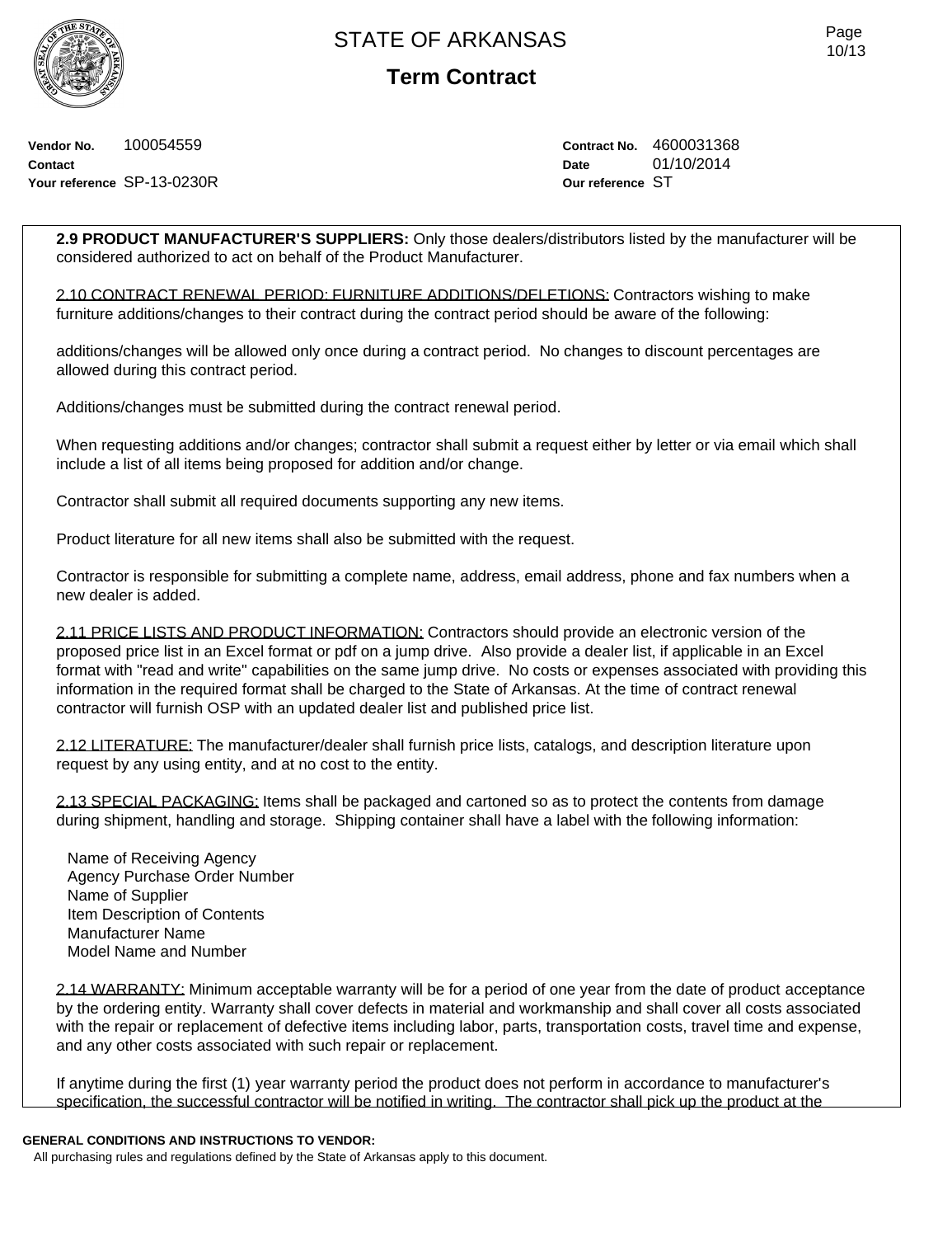**Term Contract**

Page 11/13

**Vendor No.** 100054559 **Contact Your reference** SP-13-0230R **Contract No.** 4600031368 **Date** 01/10/2014 **Our reference** ST

contractor's expense, and replace with product that meets or exceeds prior assembled product. Should product performance remain unacceptable to ordering entity, entity may request a full return of the purchase price (including taxes).

2.15 ORDER CANCELLATION: Users of this contract are advised that orders (all or part) cancelled or returned after acceptance of requested merchandise will be subject to a restocking fee of ten percent (10%) of the invoice amount (not to exceed \$500.00 per order) plus return freight charges. The amount authorized for payment of return freight will, in no instance, be more than original delivery charges documented by carrier. These charges may be applied, at the option of the supplier, to those orders which have been accepted. Orders cancelled prior to shipment or acceptance by ordering entity from the manufacturer will not be assessed charges.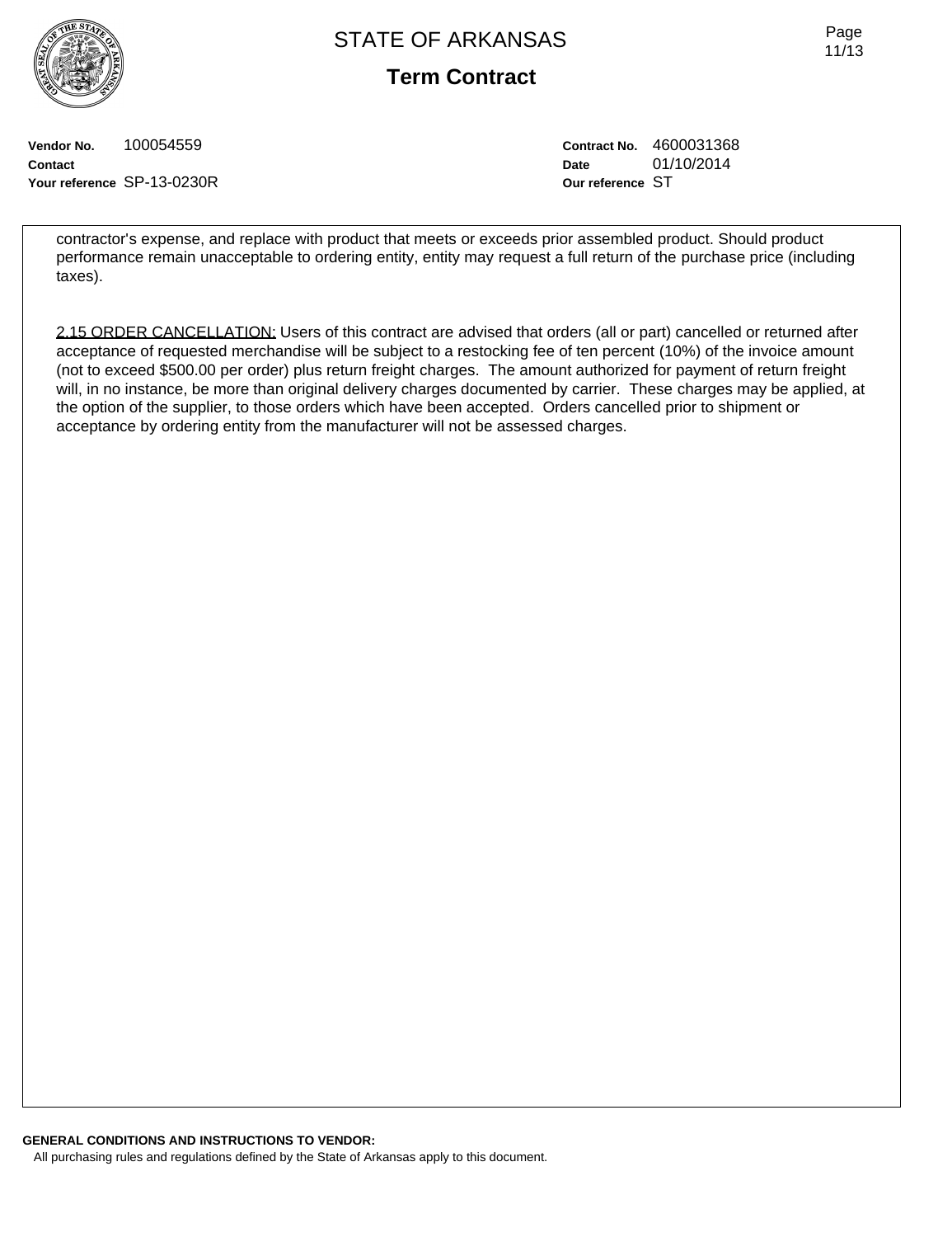**Term Contract**

Page 12/13

**Vendor No.** 100054559 **Contact Your reference** SP-13-0230R **Contract No.** 4600031368 **Date** 01/10/2014 **Our reference** ST

## **TERMS AND CONDITIONS**

1. GENERAL: All terms and conditions stated in the invitation for bid govern this contract

2. PRICES: Prices are firm and not subject to escalation, unless otherwise specified in the invitation for bid.

3. DISCOUNTS: All cash discounts offered will be taken if earned.

4. TAXES: Most state agencies must pay state sales tax. Before billing, the contractor should contact the ordering agency to find out if that agency must pay sales tax. Itemize state sales tax when applicable on invoices.

5. BRAND NAME REFERENCES: The contractor guarantees that the commodity delivered is the same as specified in the bid.

6. GUARANTY: All items delivered are to be newly manufactured, in first- class condition, latest model and design, including, where applicable, containers suitable for shipment and storage unless otherwise indicated in the bid invitation. The contractor guarantees that everything furnished hereunder will be free from defects in design, workmanship, and material; that if sold by drawing, sample or specification, it will conform thereto and will serve the function for which furnished. The contractor further guarantees that if the items furnished hereunder are to be installed by the contractor, such items will function properly when installed. The contractor also guarantees that all applicable laws have been complied with relating to construction, packaging, labeling, and registration. The contractor's obligations under this paragraph shall survive for a period of one year from the date of delivery, unless otherwise specified in the invitation for bid.

7. AWARD: This contract award does not authorize shipment. Shipment against this contract is authorized by the receipt of a purchase order from the ordering agency. A written purchase order mailed or otherwise furnished to the contractor results in a binding obligation without further action by either party.

8. DELIVERY: The term of the contract is shown on the face of the contract award. The contractor is required to supply the state's needs during this term. The number of days required to place the commodity in the receiving agency's designated location under normal conditions is also shown. Consistent failure to meet delivery without a valid reason may cause removal from the bidders' list or suspension of eligibility for award.

9. BACK ORDERS OR DELAY IN DELIVERY: Back orders or failure to deliver within the time required may be default of the contract. The contractor must give written notice to the Office of State Procurement and ordering agency of the reason and the expected delivery date. If the reason is not acceptable, the contractor is in default. The Office of State Procurement has the right to extend delivery if reasons appear valid. If the date is not acceptable, the agency may buy elsewhere.

10. DELIVERY REQUIREMENTS: No substitutions or cancellations are permitted without written approval of the Office of State Procurement. Delivery shall be made during agency work hours only, 8:00 a.m. to 4:30 p.m., unless prior approval for other delivery has been obtained from the agency. Packing memoranda shall be enclosed with each shipment.

**GENERAL CONDITIONS AND INSTRUCTIONS TO VENDOR:**